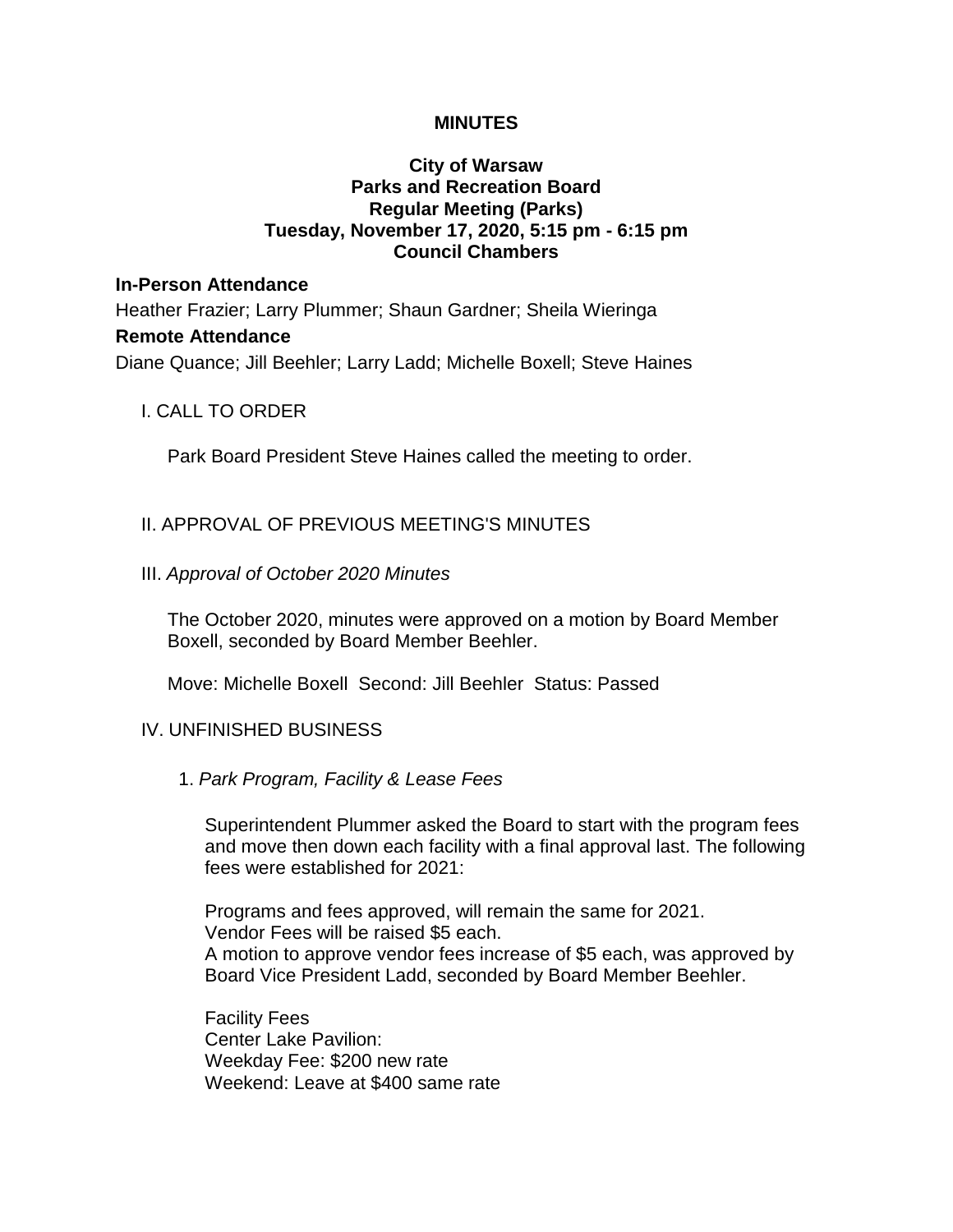Firemen's Building: Weekday Fee: \$200 new rate Weekend: \$250 new rate

Nye Youth Cabin: Weekday: \$125 new rate Weekend: \$150 new rate

Lucerne Cabins: Rental Fee: \$75 new rate

Amphitheater & Central Park Plaza Amphitheater: \$200 new rate Plaza: \$225 new rate

Pavilion Set Up Fee Half Set up: \$50 new rate Full Set Up: \$100 new rate

Digital Marquee Fee: \$20 same rate

Picnic Tables Reserved in the Park Fee: \$5 new rate

Delivered Picnic Tables In town: \$15 new rate Wayne Township: \$20 new rate

Sawhorse Table Delivery: In Town: \$10 new rate Wayne: \$15 new rate

Campground Wood: \$15 new rate

Picnic Shelters: \$50 new rate

Campground Dock Rental: Daily: \$5 same rate Monthly: \$50 new rate Season: \$150 new rate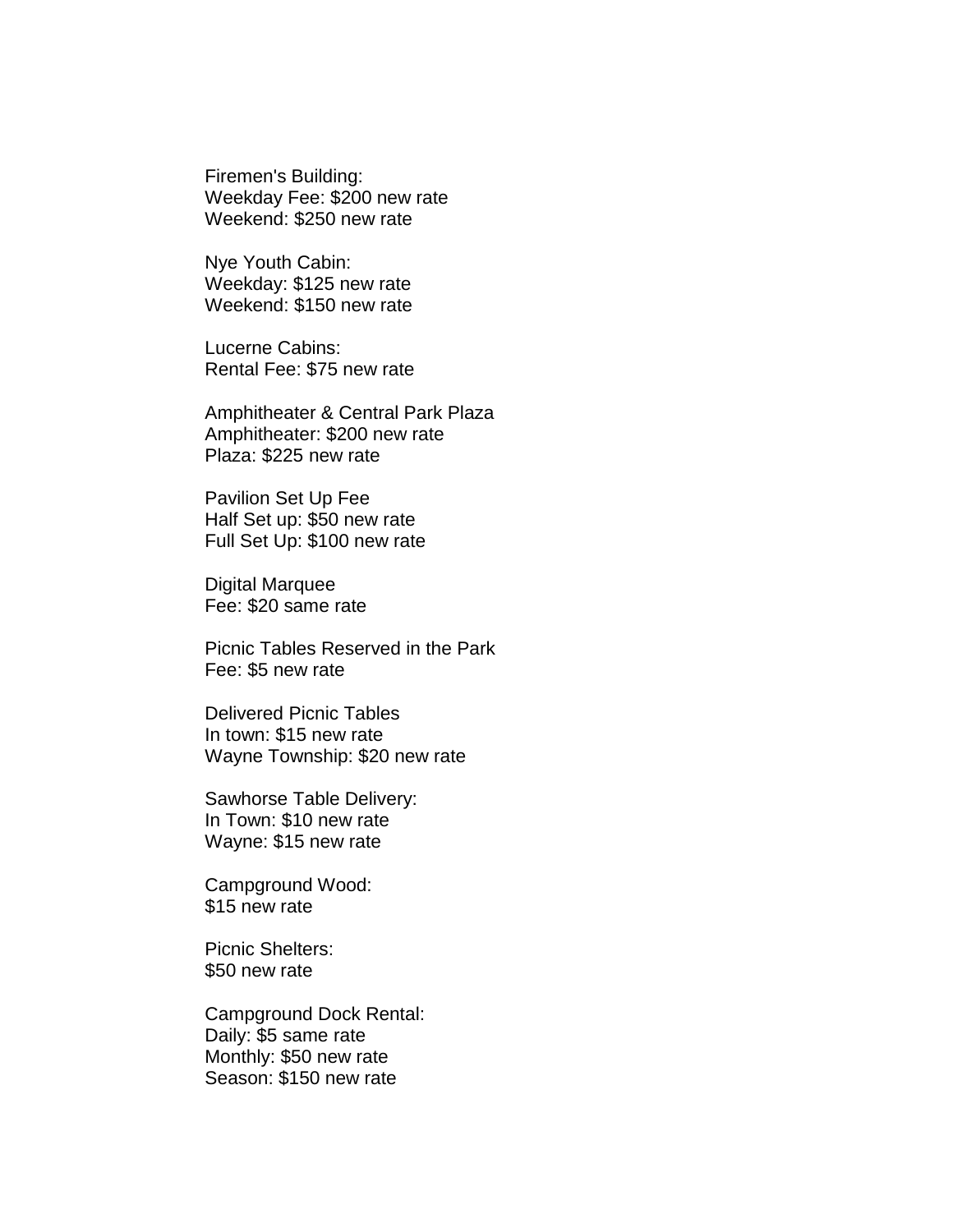**Campground** Nightly: \$40 new rate Weekly: \$210 new rate Monthly: \$525 new rate Seasonal: \$2100 new rate

A motion to approve the new rental rates for 2021 was approved by Board Vice President Ladd, seconded by Board Member Boxell.

SAC Lease: \$1200 new rate

A motion to approve the new Lease agreement rate for the KCCAA for the PTYC was approved by Board Member Beehler, seconded by Board Member Boxell.

Move: Larry Ladd Second: Michelle Boxell Status: Passed

2. *Hire Park Drainage & Asphalting*

Superintendent Plummer updated the Park Board on the progress at Hire Park. He advised city crews from both Waste Water and the Street Department were able to get the drains and asphalt laid in the parking lot. Hire Park's perimeter is still needing some work, which is weather dependent. If crews are unable to get that done this year, it will be completed in the spring as well as stripping the lot. Plummer thanked the Street Department and Waste Water Department for their collaboration with this project along with their time and commitment to it.

# V. NEW BUSINESS

#### 1. *Recreation Programming Report*

Recreation Director Wieringa advised a lot of background work has been occurring since the last Park Board meeting. They have completed sponsorship guides, planned for virtual Santa visits as well as looking into 2021, for future programs and events.

Wieringa stated that although their won't be a Light Up the Night event like previous years, the lights will still be on.